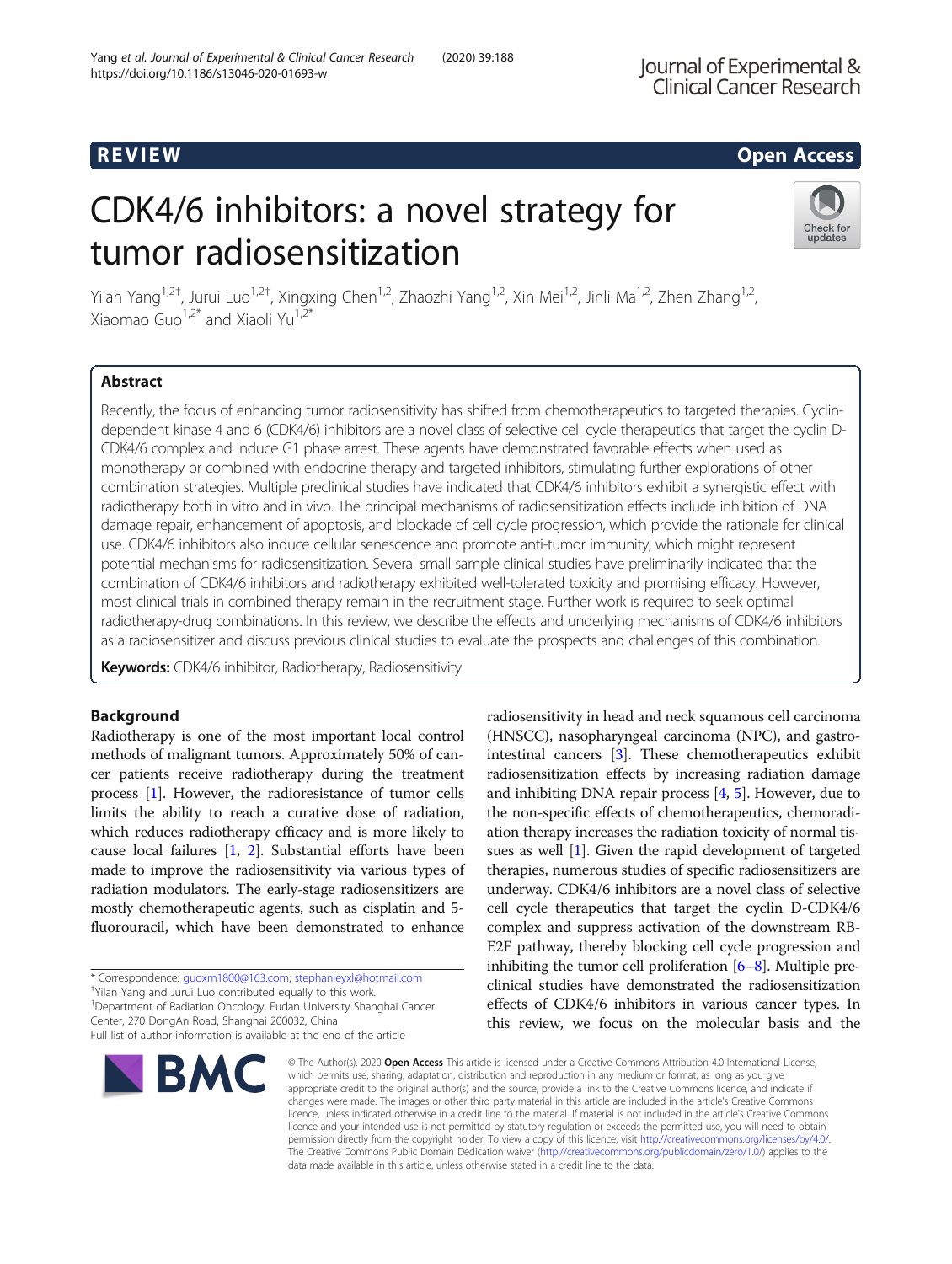<span id="page-1-0"></span>underlying mechanisms regarding the efficacy of CDK4/6 inhibitors with radiotherapy to provide a strong rationale for clinical utilization of the combined therapy.

# Overview of CDK4/6 inhibitors

# Role of CDK4/6 in  $G_1$ -S transition

CDK4/6 plays a critical role in the  $G_1$ -S checkpoint, which governs genome replication in the cell cycle [\[9,](#page-8-0) [10](#page-8-0)] (Fig. 1). From the classical view, the retinoblastoma (RB) protein, as a negative cell cycle regulator, binds to the transcription factor E2F to repress the transcriptional activity in the early  $G_1$  phase [\[9,](#page-8-0) [11\]](#page-8-0). Mitogenic stimuli induce increased expression levels of D-type cyclins, which form complexes with CDK4/6 to phosphorylate RB [\[9\]](#page-8-0). Hypophosphorylated RB partially relieves the inhibitory control of the E2F transcription factor family; promotes the expression of E2F target genes, such as cyclin E; and facilitates the  $G_1$  phase progression [[9](#page-8-0), [11](#page-8-0), [12\]](#page-8-0). In the late  $G_1$  phase, CDK2 is activated as cyclin E levels increase. The continuous formation of the cyclin E-CDK2 complex hyperphosphorylates and inactivates RB proteins, which results in the release of E2F transcription factors, initiation of transcription, and increased expression of S phase genes [\[9,](#page-8-0) [12](#page-8-0)]. Thereby, the cell cycle proceeds from the late  $G_1$  to S phase normally. During the  $G_1$ -S transition, CDK4/6 activity is regulated by Cip/Kip (p21<sup>cip1</sup>, p27<sup>kip1</sup>, and p57<sup>kip2</sup>) family and Ink4 family (p16<sup>Ink4a</sup>, p15<sup>Ink4b</sup>, p18<sup>Ink4c</sup>, and p19<sup>Ink4d</sup>) proteins. The Cip/Kip family broadly inhibits the cyclin-CDK complex activity, also known as pan-CDK inhibitors [\[10,](#page-8-0) [12](#page-8-0)]. Conversely, Ink4 family proteins specifically bind to CDK4/6 to inactivate the kinase, thus inducing the inhibition of RB phosphorylation and blockade of cell cycle progression [\[8,](#page-8-0) [9,](#page-8-0) [13](#page-8-0)]. CDK4/6 inhibitors exert similar tumorsuppressing functions as Ink4 family members [\[12\]](#page-8-0). All three CDK4/6 inhibitors bind to the ATP domain of CDK4/6, but their targets are slightly different [\[14\]](#page-8-0) (Fig. [2](#page-2-0)).

# Therapeutic applications of CDK4/6 inhibitors

The cyclin D-CDK4/6-RB pathway is frequently dysregulated in many cancers [[12](#page-8-0)]. Moreover, increased levels of D-type cyclins and CDK4 are commonly observed [\[15](#page-8-0)–[17](#page-8-0)], which makes inhibitors targeting the cyclin D-CDK4/6-RB pathway ideal candidates for cancer therapeutics. When used as monotherapy, CDK4/6 inhibitors exhibit certain



phase, mitogenic signals stimulate the accumulation of D-type cyclins and induce the formation of the cyclin D-CDK4/6 complex, which phosphorylates RB. Once hypophosphorylated, RB is prepared for hyperphosphorylation by the increased levels of the cyclin E-CDK2 complex. The transcription factor E2F is released from the RB-E2F complex due to the lack of the inhibitory effects of RB, enabling cells to proceed into S phase. Cyclin D-CDK4/6 activity is also regulated by mTORC1 and Ink4 family proteins. The PI3K and RAS pathway phosphorylate TSC2 to enhance mTORC1 activity, thus increasing cyclin D1 levels. Conversely, Ink4 family proteins inactivate the kinase to block cell cycle progression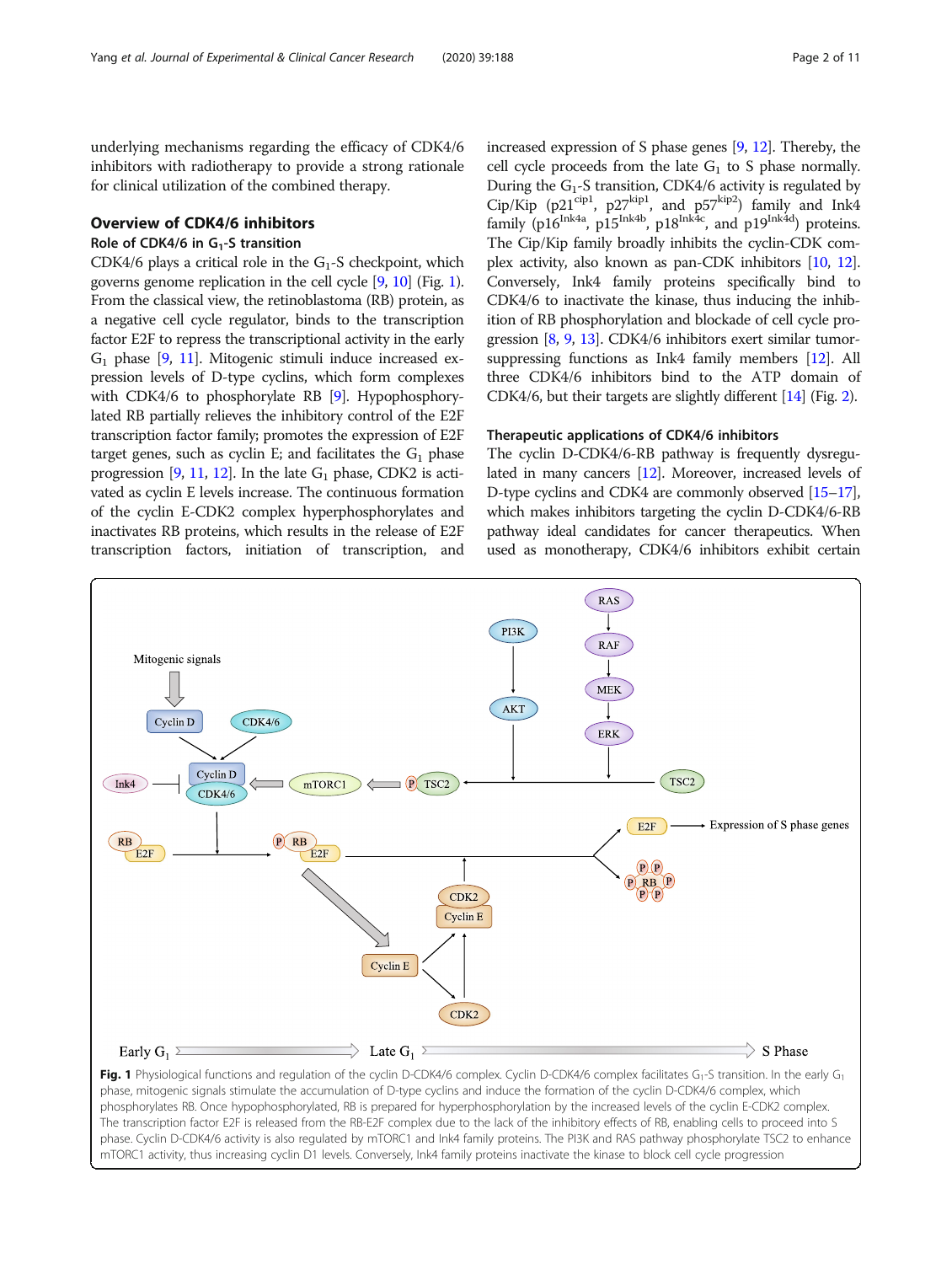<span id="page-2-0"></span>

efficacy in solid tumors, such as non-small cell lung cancer (NSCLC) [\[18](#page-8-0), [19\]](#page-8-0) and mature teratoma [[20\]](#page-8-0). Moreover, CDK4/6 inhibitors in combined therapies displayed better prospects. Palbociclib, ribociclib, and abemaciclib have been approved by the Food and Drug Administration for advanced hormone receptor-positive (HR+) breast cancer patients when combined with letrozole or fulvestrant [\[12](#page-8-0), [13](#page-8-0)]. The combinatorial strategy presented a substantial improvement in progression-free survival with a well-tolerated toxicity profile in multiple clinical trials  $[21–26]$  $[21–26]$  $[21–26]$ . The combination of CDK4/6 inhibitors and other targeted drugs also shows promising prospects. PI3K-AKT-mTOR and RAS-RAF-MEK-ERK pathway inhibitors both exhibit synergistic tumor suppression effects with CDK4/6 inhibitors in many preclinical models [\[27](#page-9-0)–[32\]](#page-9-0). An important mechanism is that activation of oncogenic PI3K and RAS pathways is correlated with the cyclin D-CDK4/6 complex [[8](#page-8-0), [33\]](#page-9-0). RAS pathway drives CCND1 mRNA transcription and enhances cyclin D-CDK4/6 activity [\[34](#page-9-0)]. Hence, PI3K and RAS pathway inhibitors in combination with CDK4/6 inhibitors produce a double-hit on cyclin D-CDK4/6 activity [[9](#page-8-0)]. Moreover, CDK4/6, PI3K, and RAS pathways intersect via tuberous sclerosis complex 2 (TSC2)(Fig. [1\)](#page-1-0), which is a negative regulator of mammalian target of rapamycin complex 1 (mTORC1) [[9](#page-8-0), [33](#page-9-0)]. The PI3K and RAS pathway activate mTOR signaling through phosphorylating TSC2, and CDK4/6 can directly bind to and phosphorylate TSC2 [\[33](#page-9-0),

[35](#page-9-0)]. Therefore, co-inhibition of the PI3K or RAS pathway with the CDK4/6 pathway leads to a synergistic suppression of TSC2 phosphorylation and thus decreases mTORC1 activity [[36](#page-9-0)]. This action might represent another critical mechanism for the synergy of CDK4/6 inhibitors with PI3K or RAS pathway inhibitors.

Although CDK4/6 inhibitors have achieved some clinical success, the lack of predictive biomarkers is a major obstacle preventing CDK4/6 inhibitors from better efficacy. Currently, a majority of research focuses on the potential biomarkers of breast cancer, and the HRpositive status remains the only clinically used biomarker. However, HR expression levels as a biomarker showed no clear survival advantage in the phase III PALOMA-3 trial [[13](#page-8-0), [25](#page-9-0)]. Several potential biomarkers, such as CCND1, CDKN2A, and RB1, exhibit an association with the sensitivity of CDK4/6 inhibitors in preclinical studies [[12,](#page-8-0) [13,](#page-8-0) [37](#page-9-0)]. The most reliable of these biomarkers is RB1 since amplification of CCND1 and loss of CDKN2A showed no difference in benefit in the phase II PALOMA-1/TRIO-18 study  $[38]$  $[38]$ . Loss of RB1 appears to induce resistance of CDK4/6 inhibitors in many in vitro studies, but this finding has yet to be confirmed clinically [[12,](#page-8-0) [37\]](#page-9-0). Nevertheless, the lack of RB1 expression is rare in ER-positive breast cancer patients, leaving no appropriate biomarkers other than the HR status [\[39](#page-9-0)]. However, there are a few ongoing clinical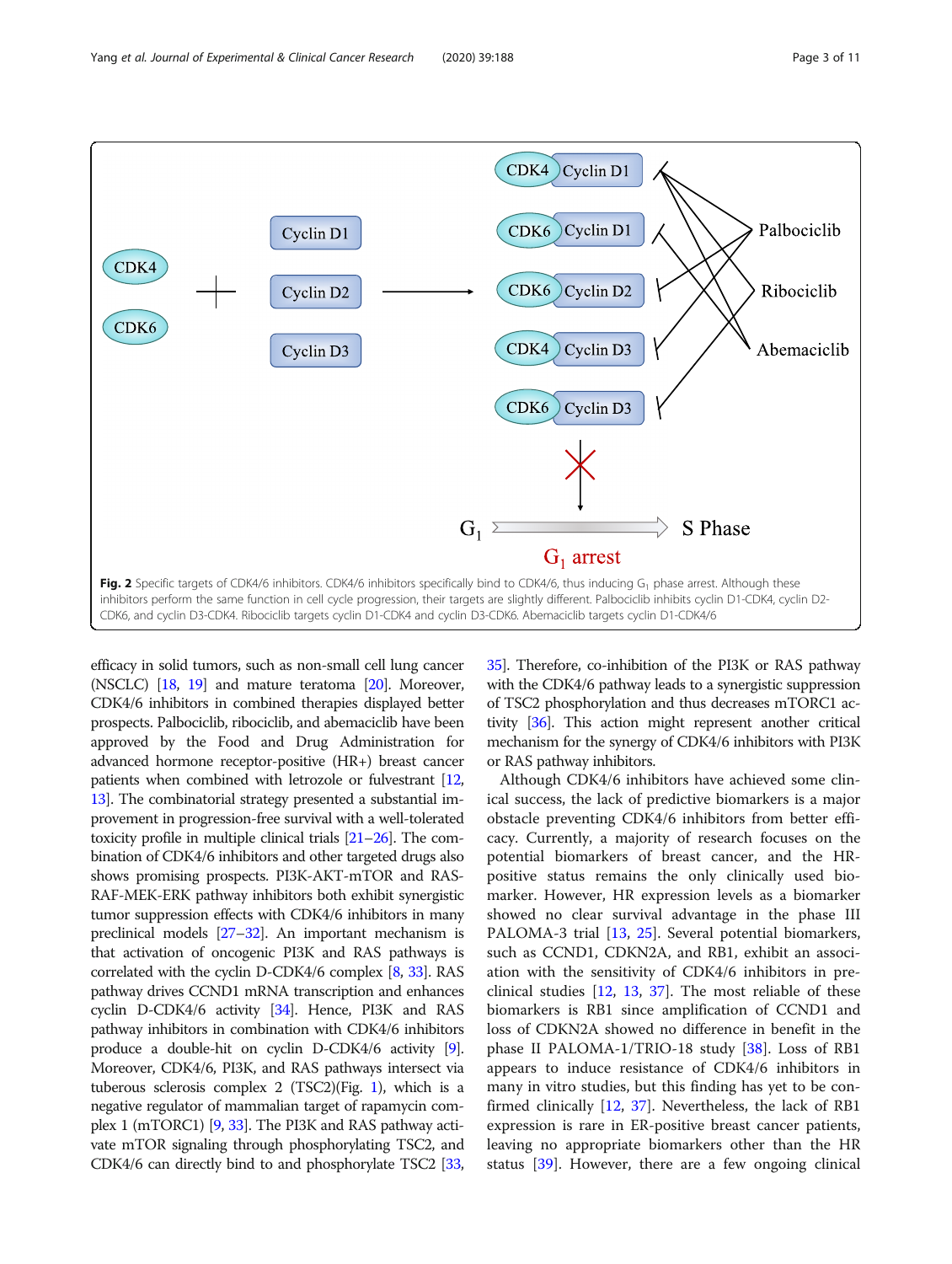trials specifically targeting the molecular drivers of tumors, such as Lung-MAP (NCT02154490) and SIGN ATURE (NCT02187783) trials, in which patients are being allocated based on CCND, CDKN2A, or CDK4 aberrations. More data regarding the verification of various biomarkers will be available after the completion of these ongoing clinical trials.

# Preclinical studies of CDK4/6 inhibitors as radiosensitizers

In addition to intersecting with ER, PI3K, and RAS pathways, the cyclin D-CDK4/6-RB pathway is also involved in DNA damage repair (DDR) [\[40\]](#page-9-0), which makes CDK4/ 6 inhibitors perfect candidates for tumor radiosensitization. Numerous in vitro and in vivo data have validated the radiosensitization effects of CDK4/6 inhibitors.

# In vitro experimental data

CDK4/6 inhibitors enhance the radiosensitivity in multiple cell lines. The combination therapy significantly inhibits single-cell colony formation with a sensitizer enhancement

Table 1 In vitro experimental data of radiosensitization effects

ratio (SER) of 1.1–2.3 (Table 1). The radiosensitization effect is quite outstanding in malignant brain cancer cell lines. Two medulloblastoma cell lines, Daoy and ONS-76, were administered different doses of radiation following 48 h of treatment with palbociclib. The enhancement ratio ranged from 1.6 to 2.3 at 10% survival [\[41\]](#page-9-0). Moreover, the combination not only decreases colony numbers but also reduces the tumor sphere formation ability [\[45\]](#page-9-0). The tumor sphere formation ability is associated with cancer stem cell properties, which includes increased radiation resistance [[50](#page-9-0), [51](#page-9-0)]. Huang et al. [\[45\]](#page-9-0) reported that the combination of 6 Gy radiation and  $5 \mu M$  palbociclib dramatically reduced tumor sphere formation in Huh7 (hepatocellular carcinoma, HCC) cells compared to ionizing radiation (IR) alone. The combined therapy significantly inhibited radiationinduced cell growth and reduced radiation resistance.

Additionally, although palbociclib, ribociclib, and abemaciclib resemble each other structurally, the three drugs exhibit different radiosensitization effects. Naz et al. [[44](#page-9-0)] demonstrated that palbociclib and ribociclib failed to promote radiation sensitivity in H460 (NSCLC) cells when

| Authors                     | CDK4/6 inhibitor           | Human cell line                                                           | Efficacy with radiotherapy                                                                                                                                |
|-----------------------------|----------------------------|---------------------------------------------------------------------------|-----------------------------------------------------------------------------------------------------------------------------------------------------------|
| Whiteway et al. [41]        | Palbociclib                | Medulloblastoma<br>(Daoy)<br>$(ONS-76)$                                   | $SE2$ <sup>a</sup> $\downarrow$<br>SER <sub>10</sub> <sup>b</sup> 1.6, SER <sub>50</sub> <sup>c</sup> 1.5<br>SER <sub>10</sub> 2.3, SER <sub>50</sub> 2.3 |
| Hashizume et al. [42]       | Palbociclib                | Intracranial ATRT d<br>(BT12)<br>(BT16)                                   | DEF <sup>e</sup> 1.16-1.60<br>DEF 1.18-1.70                                                                                                               |
| Whittaker et al. [43]       | Palbociclib                | Glioblastoma<br>(GBM-L1, HW1, RN1, BAH1)                                  | Colony numbers drop to zero                                                                                                                               |
| Naz et al. [44]             | Abemaciclib                | <b>NSCLC</b><br>(A549, H460, H820, H1975)                                 | DMF <sup>f</sup> 1.30-1.71                                                                                                                                |
| Tao et al. [30]             | Palbociclib and Trametinib | <b>NSCLC</b><br>(A549, H460)                                              | Cell survival fraction I<br>Apoptosis 1                                                                                                                   |
| Huang et al. [45]           | Palbociclib                | HCC (Hep3B, Huh7)<br>CCA <sup>9</sup> (HuCCT1)                            | Tumor sphere numbers $\downarrow$<br>Colony numbers 1                                                                                                     |
| Xie et al. [46]             | Palbociclib                | <b>NPC</b><br>$(CNE-1)$<br>$(CNE-2)$                                      | $SF2$ $\downarrow$<br>SER 1.118-1.475<br>SER 1.10-1.20                                                                                                    |
| Gottgens et al. [47]        | Palbociclib                | <b>HNSCC</b><br>$(UT-SCC-24A)$                                            | SER 1.36-1.60                                                                                                                                             |
| Tai et al. [48]             | Ribociclib                 | <b>HNSCC</b><br>$(OML1, OML1-R)$                                          | Colony numbers I<br>Cell viability Į                                                                                                                      |
| Fernández-Aroca et al. [49] | Palbociclib                | Breast cancer (MCF-7)<br>Lung cancer (A549)<br>Colorectal cancer (HCT116) | Cell survival fraction I                                                                                                                                  |
| Li et al. [50]              | Ribociclib and CA3         | EAC <sup>h</sup><br>$(Flo-1 XTR)$                                         | Colony numbers I                                                                                                                                          |

<sup>a</sup> SF<sub>2</sub>, survival fraction at 2 Gy<br><sup>b</sup> SER<sub>10</sub>, sensitizer enhancement ratio at 10% survival c SER<sub>50</sub>, sensitizer enhancement ratio at 50% survival d ATRT, atypical teratoid rhabdoid tumor

<sup>e</sup> DEF, radiation dose enhancement factor

<sup>f</sup> DMF, radiation dose modifying factor

<sup>9</sup> CCA, cholangiocarcinoma

<sup>h</sup> EAC, esophageal adenocarcinoma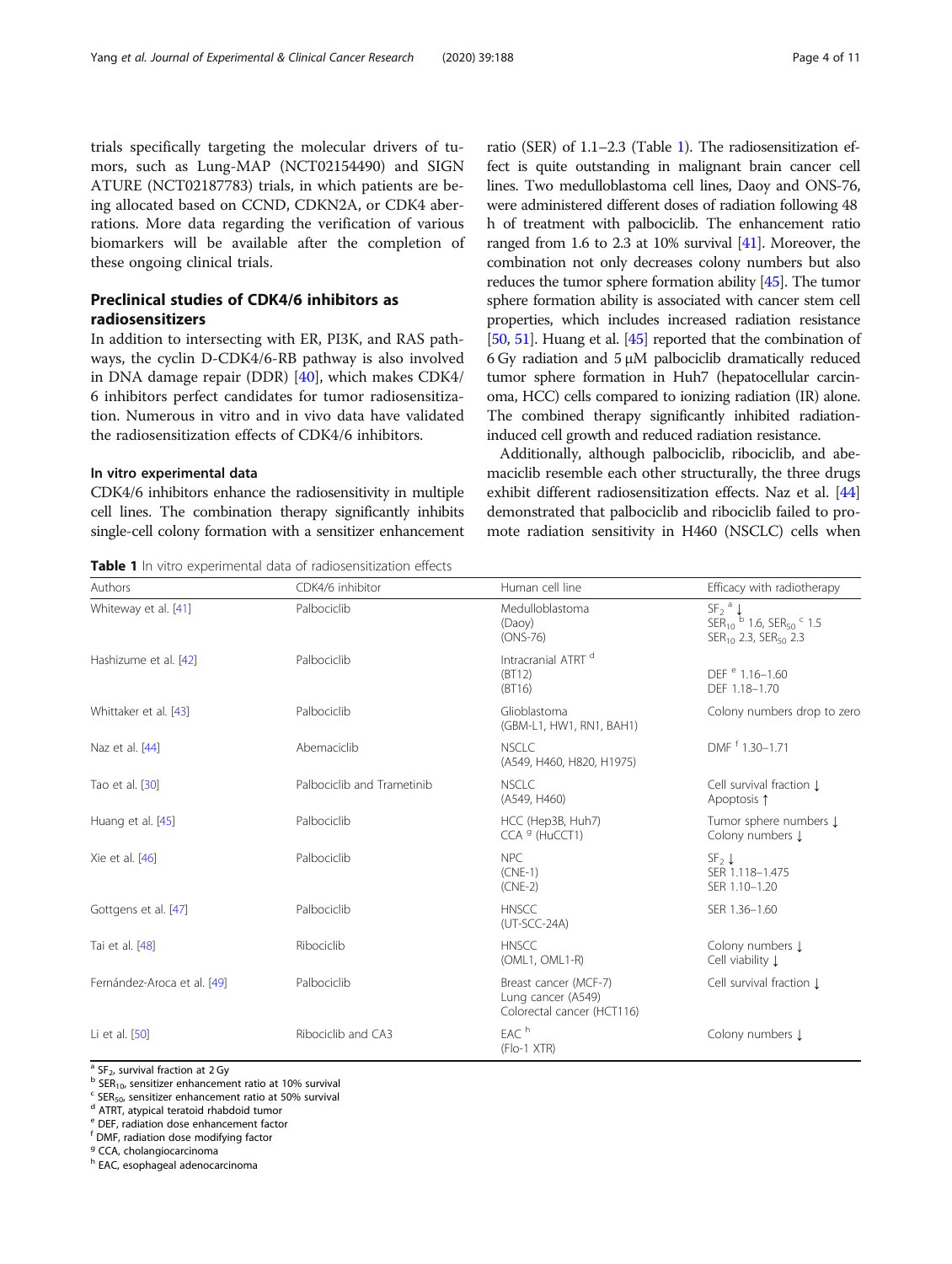added either pre- or post-IR treatment. In contrast, abemaciclib exhibited enhancement of radiosensitivity in the majority of NSCLC cell lines when added post-IR, including H460. CDK4/6 inhibitors probably have different radiosensitization effects, and the underlying mechanisms should be assessed in further investigations.

# In vivo experimental data

In vivo preclinical studies have further verified the radiosensitization effects of CDK4/6 inhibitors, including prolonging the median survival time, reducing tumor volume, and delaying tumor regeneration (Table 2). Several in vivo studies demonstrated that palbociclib in combination with IR increased the median survival time by 1.2- to 3.3-fold in mice with brain malignancy xenografts [\[42](#page-9-0), [43](#page-9-0), [52](#page-9-0)]. The combined therapy also dramatically reduced the tumor weight and volume without no obvious systemic toxicity as assessed by mouse body weight [[30,](#page-9-0) [45](#page-9-0), [50](#page-9-0)]. The Ki-67 staining in xenografts was drastically reduced, revealing the reduction of tumor proliferation [\[30,](#page-9-0) [44,](#page-9-0) [50\]](#page-9-0).

# Mechanisms of CDK4/6 inhibitors as radiosensitizers

# Inhibition of DNA damage repair

The impairment of DDR is an essential determinant of CDK4/6 inhibitor-associated radiosensitization in human cell lines. IR produces cytotoxic effects on DNA, which mainly results in DNA single-strand breaks (SSBs) and double-strand breaks (DSBs) [\[53\]](#page-9-0). Unrepaired and inaccurate-repaired DNA DSBs are the main cause of radiation-induced cell death [[54](#page-9-0)]. Multiple preclinical studies have demonstrated that IR increases γ-H2AX and 53BP1 levels in a dose dependent manner and

increases DNA DSBs [[30,](#page-9-0) [42](#page-9-0), [44](#page-9-0)–[47](#page-9-0)]. γ-H2AX is one of the earliest events of DDR with the induction of DSB [[55\]](#page-9-0). The abundance of  $\gamma$ -H2AX foci reaches a peak at 30 min after IR and returns to baseline levels approximately 24 h post-IR [\[37](#page-9-0)]. In addition, 53BP1 plays a similar role to  $\gamma$ -H2AX in most cases [[45\]](#page-9-0), which is also a crucial hallmark of IR-induced DSBs [\[56](#page-9-0)]. Naz et al. [[44\]](#page-9-0) investigated γ-H2AX foci in H460 and H1299 (NSCLC) cells following 7.5 Gy irradiation. The γ-H2AX level rapidly increased in H460 (7.9-fold) and H1299 (6.7-fold) cells 0.5 h after IR compared to untreated control. Additional studies also demonstrated that various post-irradiated cell lines showed substantial increases in γ-H2AX and (or) 53BP1 foci, which eventually led to increased DSBs [[37,](#page-9-0) [42,](#page-9-0) [45](#page-9-0)–[47](#page-9-0), [49](#page-9-0)].

γ-H2AX and 53BP1 levels decrease over time, reflecting the dynamic process of DDR. The combination of IR and CDK4/6 inhibitors causes marked retention of γ-H2AX and (or) 53BP1 levels, thus delaying DSB repair to enhance radiotherapy efficacy  $[42, 44-47]$  $[42, 44-47]$  $[42, 44-47]$  $[42, 44-47]$  $[42, 44-47]$  $[42, 44-47]$ . With 7.5 Gy and 10 μM abemaciclib, γ-H2AX levels were increased 3.92-fold at 24 h in H460 cells. However, the levels were only 0.97-fold in H1299 cells (radiation-resistant), which was basically equivalent to the level before irradiation [\[44\]](#page-9-0). Huang et al. [[45](#page-9-0)] reported similar findings in HuCCT1 (CCA), Huh7, and Hep3B (HCC) cells. These post-IR cells treated with 5 μM palbociclib sustained higher levels of γ-H2AX and 53BP1 at 24 h compared with DMSO-treated cells. Several other studies also supported this view that CDK4/6 inhibitors exhibited cellular radiosensitivity by increasing unrepaired DSBs and inducing the delayed repair kinetics of DSBs [[42,](#page-9-0) [46,](#page-9-0) [47\]](#page-9-0).

Table 2 In vivo experimental data of radiosensitization effects

| Authors                    | CDK4/6 inhibitor              | Xenograft                                                        | Efficacy with radiotherapy                                                                                                                                                                   |
|----------------------------|-------------------------------|------------------------------------------------------------------|----------------------------------------------------------------------------------------------------------------------------------------------------------------------------------------------|
| Hashizume et al.<br>$[42]$ | Palbociclib                   | Intracranial ATRT<br>(BT12)<br>(BT16)<br>Glioblastoma<br>(GBM43) | Median survival time increased by 24 to 26 days (1.4-fold)<br>Median survival time increased by 31.5 to 34.5 days (3.3-fold)<br>Median survival time increased by 10 to 13.5 days (1.6-fold) |
| Whittaker et al.<br>$[43]$ | Palbociclib                   | Glioblastoma<br>(RN1)                                            | Median survival time increased by 8 days                                                                                                                                                     |
| Naz et al. [44]            | Abemaciclib                   | <b>NSCLC</b><br>(H460)                                           | Tumor regrowth delay 8 and 9 days, inhibit IR-induced tumor<br>vasculogenesis                                                                                                                |
| Tao et al. [30]            | Palbociclib and<br>Trametinib | <b>NSCLC</b><br>(A549)                                           | Tumor volume J<br>Proliferation 1<br>Apoptosis 1                                                                                                                                             |
| Huang et al. [45]          | Palbociclib                   | <b>HCC</b><br>(Huh7)                                             | Tumor volume 1<br>Tumor weight Į                                                                                                                                                             |
| Li et al. [50]             | Ribociclib and CA3            | EAC<br>$( Flo-1 XTR)$                                            | Tumor volume 1<br>Tumor weight Į                                                                                                                                                             |
| Barton et al. [52]         | Palbociclib                   | Ink4a-ARF- deficient BSG <sup>a</sup> mouse<br>model             | Median survival time increased by 10 days (19%)                                                                                                                                              |

<sup>a</sup> BSG, brainstem glioma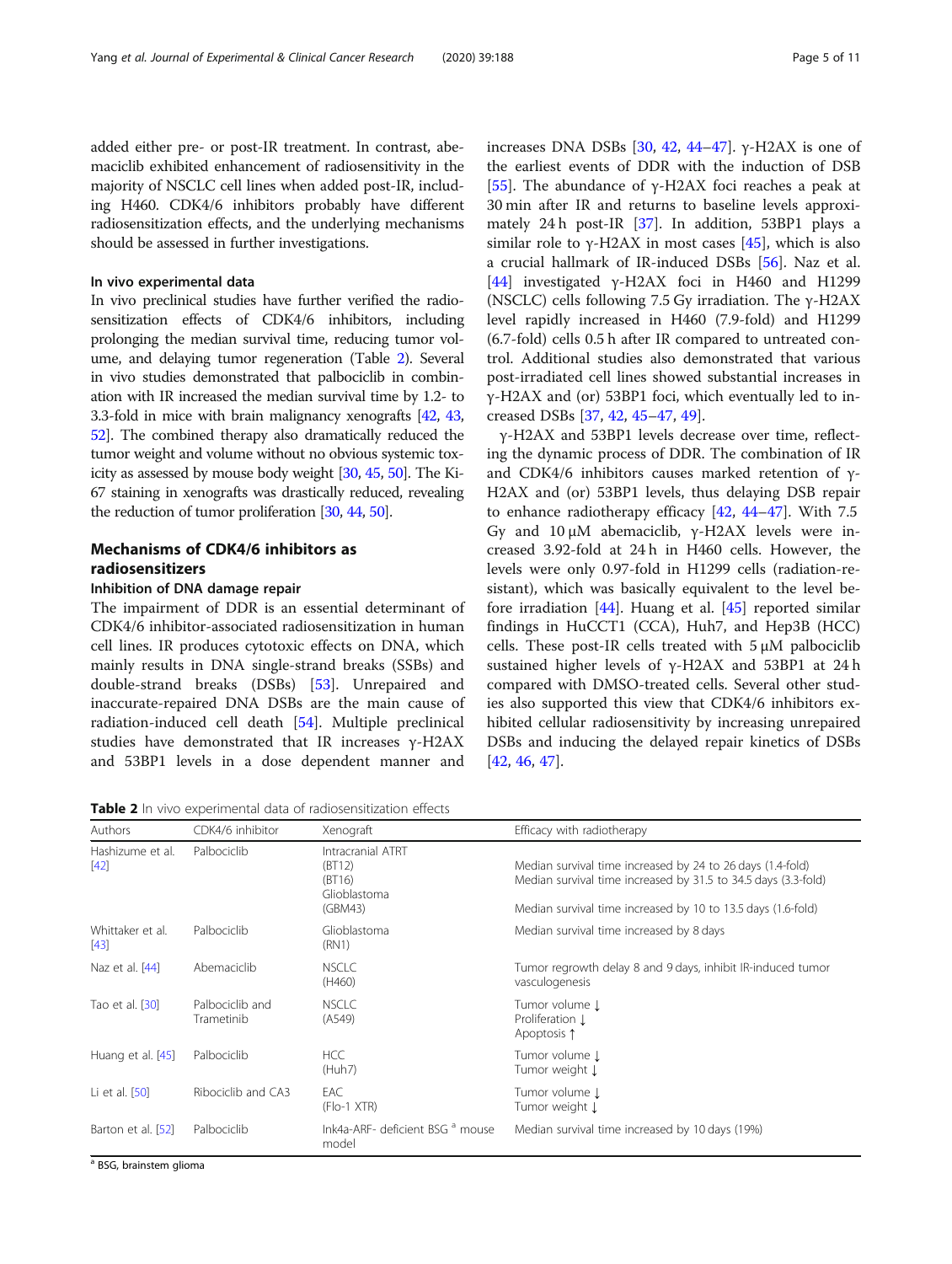The combination of CDK4/6 inhibitors and IR not only increases DSBs and delays the DSB repair but also causes homologous recombination (HR) deficiency by decreasing the expression of Rad51 and ataxia telangiectasia mutated (ATM) kinase [[57\]](#page-9-0). HR and nonhomologous end joining (NHEJ) are the two principal pathways in DSB repair, and the latter plays a dominant role in IR-induced DDR [[55,](#page-9-0) [58\]](#page-9-0). The DNA recombinase Rad51 is a pivotal component of the HR pathway, and the fraction of Rad51 foci increases during the HR process [[47\]](#page-9-0). ATM kinase, the upstream regulator of Rad51, is activated to enhance HR in response to DSBs [[55,](#page-9-0) [57\]](#page-9-0). In UT-SCC-24A (HNSCC) cells, palbociclib combined with IR reduced the expression of Rad51 approximately 3.5-fold [\[47](#page-9-0)]. Palbociclib also impaired ATM kinase activation by reducing phosphorylation of ATM kinase and its downstream targets with 10 Gy irradiation in both HCC and CCA cells [[45\]](#page-9-0). However, impairment of the HR pathway appeared to be dependent on a functional p53 or RB status. Abemaciclib and IR decreased the formation of Rad51 foci markedly in H460 (p53-proficient) cells. Nevertheless, no significant changes were observed in H1299 (p53-deficient) cells  $[44]$  $[44]$  $[44]$ . A possible explanation was that p53 is a key effector in IR-induced cellular response and the lack of p53 was associated with increased radioresistance [\[59](#page-9-0)]. This hypothesis was confirmed by Fernández-Aroca et al. [\[49](#page-9-0)], who reported that p53 was a critical determinant of palbociclib-associated radiosensitivity. Dean et al. [[37\]](#page-9-0) shared similar findings in breast cancer given that the response of Rad51 to palbociclib with IR presented in an RB-dependent manner. Palbociclib pretreatment led to complete inhibition of Rad51 foci accumulation in MDA-MB-231 and Hs578t (RB-proficient) cells but not in MDA-MB-468 (RB-deficient) cells. Furthermore, 500 nM palbociclib caused an approximately 60% decrease in HR-mediated DSB repair and 2.5-fold increase in relative NHEJ activity, indicating that CDK4/6 inhibition augmented NHEJ efficiency [[37\]](#page-9-0). However, current data are not available to demonstrate that CDK4/6 inhibitors with IR enhance NHEJ activity while weakening the HR efficiency. More studies are currently underway to elucidate this relationship.

# Enhancement of apoptosis

As mentioned above, radiotherapy induces massive DSBs. As the intracellular stimulus, IR-induced DNA damage mediates most radiosensitivity-associated proapoptotic effects [\[60](#page-9-0)]. Several preclinical studies investigated apoptotic changes in combined therapy. Huang et al.  $[45]$  showed that 8 Gy irradiation plus 20  $\mu$ M palbociclib resulted in remarkably increased DNA fragmentations (a hallmark of apoptosis) in HCC and CCA cells compared with monotherapy. Another study also reached similar conclusions in NPC cells, demonstrating that palbociclib treatment after irradiation prominently elevated the proportion of apoptotic cells in comparison with IR alone (CNE-1, 19.6% versus 10.685%; CNE-2, 21.655% versus 12.635%). Mechanistically, they demonstrated that the combination augmented the mitochondrial reactive oxygen species (ROS) level, which is regarded as an apoptosis mediator in radiotherapy or chemotherapy, thus enhancing apoptosis [\[46\]](#page-9-0). Interestingly, Hagen et al. [[61](#page-9-0)] reported that palbociclib induced anti-apoptosis effects in irradiated MCF10A (normal human mammary epithelial cell) and MDA-MB-231 (triple-negative breast cancer, TNBC) cells by reducing cleaved PARP levels. The reason why the investigators reached the opposite conclusion remains unclear, but the radiotherapy-drug combination strategy and the p53 status of different cell lines could be an explanation.

# Blockade of cell cycle progression

Another critical determinant of radiosensitivity is cell cycle arrest since CDK4/6 inhibitors induce significant  $G_1$ -S arrest [[11](#page-8-0)]. Meanwhile,  $G_2$ -M phase cells are the most sensitive to radiation  $[4]$ . Tai et al.  $[48]$  found that 4 Gy irradiation in combination with ribociclib caused evident  $G_1$ -S arrest in HNSCC cells as the ratio of OML1 cells in the  $G_1$  phase increased from 48.6 to 69.4% after treatment and similar effects were observed in radioresistant OML1-R cells. Xie et al. [[46](#page-9-0)] demonstrated that concurrent palbociclib with IR and radiotherapy followed by palbociclib in NPC cells conspicuously increased the  $G_2$ -M cell proportion and decreased radioresistant  $G_1$  cells, suggesting that the combination therapy also caused  $G_2$ -M arrest. Furthermore, the combined regimens not only blocked  $G_1$ -S and  $G_2$ -M checkpoint but also suppressed mitosis. Gottgens et al. [[47](#page-9-0)] investigated the changes in phosphorylated histone 3 (p-H3) at Ser10 in UT-SCC-24A (HNSCC) cells in response to IR and palbociclib. Phospho-H3 (Ser10) is associated with chromosome condensation, which is a major event during mitosis [[62](#page-9-0)]. After IR alone, p-H3 (Ser10) levels dropped rapidly and returned to normal at 24 h. In contrast, p-H3 (Ser10) depleted quickly without rebound after combing palbociclib and IR, indicating a decreased number of mitotic cells and inhibition of mitosis. Intriguingly, Hagen et al. [[61](#page-9-0)] reported that knockdown of CDK4 did not affect cell cycle as no marked changes in cell cycle distribution were observed after IR in shCDK4 cells. A possible explanation is that silencing CDK4 and CDK4/6 inhibitors display different outcomes in terms of cell cycle progression. In general, CDK4/6 inhibitors in combination with IR provide a strong blockade of cell cycle progression, which is a critical mechanism of radiosensitivity.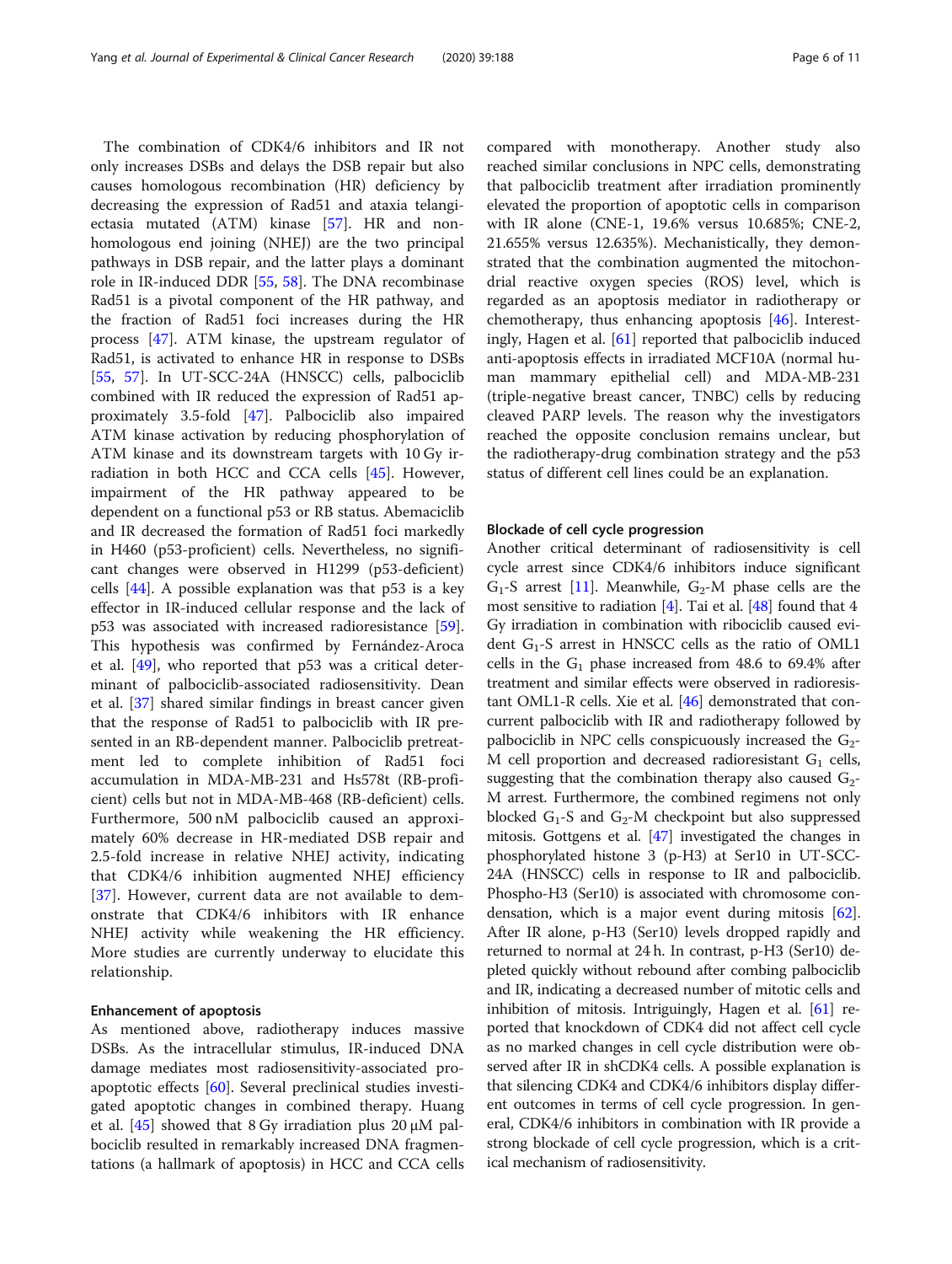# Other potential mechanisms

In addition to the classic radiosensitization mechanisms mentioned above, CDK4/6 inhibitors also induce other biological phenotypes, providing mechanistic foundations for the combination of CDK4/6 inhibitors and radiotherapy.

First, long-term exposure to CDK4/6 inhibitors induces the cellular senescence phenotype in many cancer cell lines, such as breast cancer [[63](#page-9-0)], neuroblastoma [\[64](#page-9-0)], and melanoma [[65\]](#page-9-0). It is not surprising as CDK4/6 inhibitors play a similar role to  $p16^{\text{ln}k4a}$ , and the  $p16^{\text{ln}k4a}$ -RB pathway is one of the most important mechanisms of cellular senescence [[66,](#page-9-0) [67\]](#page-9-0). Persistent CDK4/6 inhibition suppresses RB phosphorylation and downstream transcription activities to induce an irreversible arrest of cell proliferation, which is also known as cellular senescence [[68,](#page-9-0) [69](#page-9-0)]. After 8 days exposure of palbociclib, the fraction of senescence-associated β-galactosidase (SA-βgal)-positive cells was significantly increased in 1205Lu (melanoma) cells [[65](#page-9-0)]. Ribociclib also yielded similar results in neuroblastoma cell lines [[64\]](#page-9-0). On the other hand, radiotherapy triggers premature senescence in solid tumor cell lines [\[70](#page-9-0)]. This finding is attributed to the fact that IR causes massive lesions in DNA, therefore activates the ATM-Chk2-p53-p21 axis (senescence-associated DDR pathway), leading to persistent cell cycle arrest and cellular senescence [[68](#page-9-0)]. In addition, 8 or 10 Gy irradiation accelerated cellular senescence in TP53 wildtype tumor cell lines based on increased SA-β-gal positivity [\[70](#page-9-0), [71](#page-10-0)]. Accordingly, radiotherapy and CDK4/6 inhibitors may synergistically induce tumor cell senescence and further inhibit tumor progression.

Senescent cells secrete inflammatory cytokines, chemokines, and growth factors, which collectively comprise the the senescence-associated secretory phenotype (SASP) [[67,](#page-9-0) [68\]](#page-9-0). After treatment with palbociclib for 8 days, SASP components, such as interleukin-6 (IL-6), interleukin-8 (IL-8), and chemokine (C-X-C motif) ligand 1 (CXCL1), secreted by 1205Lu cells substantially increased [\[65](#page-9-0)]. Furthermore, radiation triggers the release of cytoplasmic DNA and activates the cyclic GMP-AMP synthase (cGAS)-stimulator of interferon genes (STING) pathway, which plays a pivotal role in SASP production [\[72](#page-10-0), [73](#page-10-0)]. Thus, the combination of CDK4/6 inhibitors and radiation could theoretically induce SASP, which affects the immune response [[72\]](#page-10-0). On one hand, SASP recruits immune cells to stimulate the adaptive immune response and eliminate senescent tumor cells. On the other hand, SASP also attracts immunosuppressive cells and creates a protumorigenic environment [[72\]](#page-10-0). Although SASP is usually regarded as a "doubleedged sword", it still provides a novel perspective for radiosensitization mechanisms. Thus, the combination of CDK4/6 inhibitors and radiotherapy may exert radiosensitization effects through immunomodulation.

Indeed, several investigators have demonstrated that CDK4/6 inhibitors exhibited direct immunostimulatory effects in both tumor and immune cells [\[74\]](#page-10-0). In tumor cells, CDK4/6 inhibitors suppressed the RB-E2F-DNMT1 axis, which activated endogenous retroviral elements and increased double-stranded RNA levels. This action subsequently induced a type III interferon response and upregulated tumor antigen presentation [\[75](#page-10-0)]. On the other hand, radiotherapy enhances MHC class I expression by activating the mTOR pathway [\[76](#page-10-0)]. Moreover, radiation elicits activation of dendritic cells (DCs) and enhances cross-presentation of tumor antigens [[73](#page-10-0), [76\]](#page-10-0). Gupta et al. [\[77](#page-10-0)] reported that the expression of CD70 and CD86 (co-stimulatory molecules) on DCs was significantly increased after 10 Gy irradiation. In immune cells, CDK4/6 inhibitors promoted T cell activation via enhancing nuclear factor of activated T cells (NFAT) transcriptional activity and interleukin-2 (IL-2) production [[78,](#page-10-0) [79](#page-10-0)]. On the other hand, radiation-induced T cell activation has been demonstrated in several preclinical studies, which is mediated by the induction of viral mimicry and activation of the cGAS-STING pathway [[80](#page-10-0)–[82](#page-10-0)]. Although IR recruits regulatory T cells (Treg) and other immunosuppressive cells to the tumor microenvironment, CDK4/6 inhibitors markedly reduce the proliferation of Tregs [\[75](#page-10-0)]. Collectively, CDK4/6 inhibitors and radiotherapy may synergistically exert an antitumor immune response by enhancing antigen presentation capacity and T cell activation. These potential mechanisms offer new perspectives for future exploration. The combination of CDK4/6 inhibitors and radiation may not only improve local tumor control but also enhance systemic disease control, providing the possibility for the triplet combination of CDK4/6 inhibitors, radiotherapy and immunotherapy.

# Clinical studies of CDK4/6 inhibitors in combination with radiotherapy

Multiple preclinical data suggest a potential synergistic effect when CDK4/6 inhibitors and radiotherapy are administered concurrently. However, safety and efficacy still require further investigations. Currently, there are six ongoing clinical trials (Table [3](#page-7-0)) as well as several small sam-ple clinical studies (Table [4\)](#page-7-0), which mostly target  $HR+/$ HER2- metastatic breast cancer (MBC) patients. The preliminary results [\[83](#page-10-0)–[86\]](#page-10-0) propose that no significantly increased toxicity is observed, indicating that the combined therapy is promising as a novel strategy. Ippolito et al. [[84](#page-10-0)] reported that hematological toxicity neutropenia is most common among all adverse events. In total, 60% of patients experienced grade 3 or greater neutropenia before combination treatment, suggesting that we should carefully evaluate previous toxicity to prevent reoccurrence. Figura et al. [\[85\]](#page-10-0) retrospectively analyzed 42 lesions in 15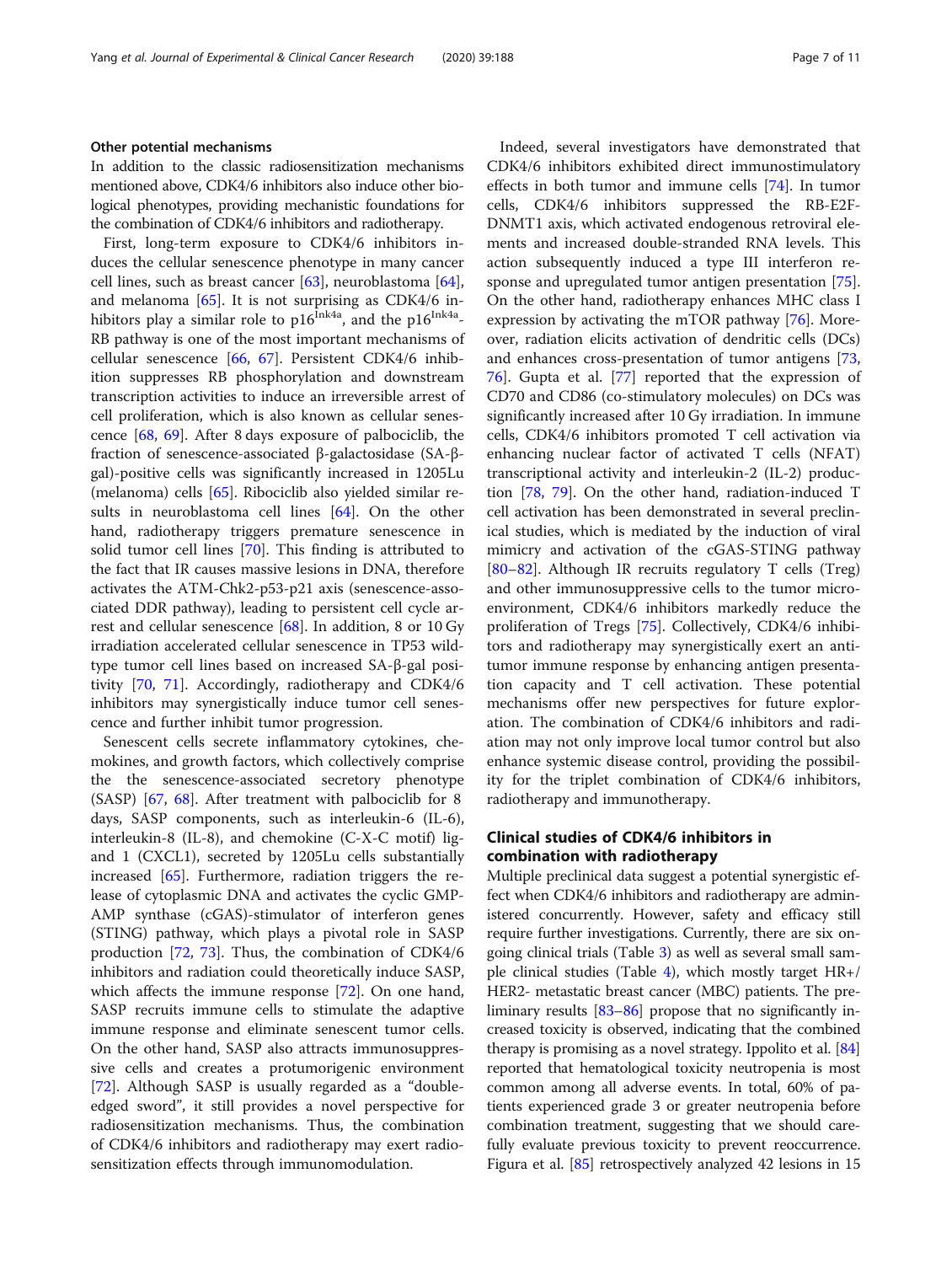| Cancer Type                                                                                                                                                                                                                                                                                                                                                                                                                                                                 | Phase | Arm                                         | n   | Status                 | NCT         |
|-----------------------------------------------------------------------------------------------------------------------------------------------------------------------------------------------------------------------------------------------------------------------------------------------------------------------------------------------------------------------------------------------------------------------------------------------------------------------------|-------|---------------------------------------------|-----|------------------------|-------------|
| HGG <sup>a</sup> , DIPG <sup>b</sup> , bithalamic HGG                                                                                                                                                                                                                                                                                                                                                                                                                       | 1/    | $Ribociclib + IR$                           | 24  | Active, not recruiting | NCT02607124 |
| Glioma (HGG, DIPG et al.)                                                                                                                                                                                                                                                                                                                                                                                                                                                   |       | Ribociclib + Everolimus + IR                | 24  | Recruiting             | NCT03355794 |
| Locally advanced HNSCC                                                                                                                                                                                                                                                                                                                                                                                                                                                      | 1/    | Palbociclib + Cetuximab + IMRT $c$          | 33  | Recruiting             | NCT03024489 |
| HPV-unrelated HNSCC                                                                                                                                                                                                                                                                                                                                                                                                                                                         | Ш     | Palbociclib + Cetuximab or Cisplatin + IMRT | 29  | Recruiting             | NCT03389477 |
| Bone metastatic breast cancer<br>(HR+/HER2-)                                                                                                                                                                                                                                                                                                                                                                                                                                | Ш.    | Palbociclib + Hormone therapy + $IR$        | 42  | Recruiting             | NCT03691493 |
| Metastatic breast cancer (HR+/HER2-)                                                                                                                                                                                                                                                                                                                                                                                                                                        | Ш.    | Palbociclib + Letrozole $\pm$ SBRT $^d$     | 204 | Not yet recruiting     | NCT04220476 |
| $\begin{array}{ccccccccccccccccc} \multicolumn{4}{c }{\multicolumn{4}{c }{\multicolumn{4}{c }{\multicolumn{4}{c }{\multicolumn{4}{c }{\multicolumn{4}{c}}}} & \multicolumn{4}{c }{\multicolumn{4}{c }{\multicolumn{4}{c }{\multicolumn{4}{c}}}} & \multicolumn{4}{c }{\multicolumn{4}{c }{\multicolumn{4}{c }{\multicolumn{4}{c }{\multicolumn{4}{c }{\multicolumn{4}{c }{\multicolumn{4}{c }{\multicolumn{4}{c }{\multicolumn{4}{c }{\multicolumn{4}{c }{\multicolumn{4}{$ |       |                                             |     |                        |             |

<span id="page-7-0"></span>Table 3 Clinical trials with CDK4/6 inhibitors in combination with IR

<sup>1</sup> HGG, high-grade glioma

b DIPG, diffuse intrinsic pontine glioma

<sup>c</sup> IMRT, intensity-modulated radiation therapy

<sup>d</sup> SBRT, stereotactic body radiation therapy

brain MBC patients. Two lesions (5%) developed radiation necrosis, and both of them underwent four previous RT courses before the occurrence of radionecrosis, indicating the significance of cautious assessment of the treatment plan margins. Chowdhary et al. [\[86\]](#page-10-0) reported that concomitant treatment with palbociclib and RT resulted in grade 1 or 2 toxicity and notably relieved pain. Also, no local failure was noted in evaluable follow-up patients.

Given these results, the combined treatment seems welltolerated, whereas severe adverse effects may be a concern. A breast cancer patient with supraclavicular lymph node metastasis was reported to develop grade 3 radiation esophagitis and dermatitis after receiving palbociclib with 40 Gy in 20 fractions to the left neck [\[87\]](#page-10-0). Another case was a breast cancer patient with bone metastases at the left iliac bone and first sacral vertebrae. This patient experienced radiation-induced grade 3 enterocolitis after administration of palbociclib and 30 Gy in 10 fractions to pelvic bones, which might be related to the over-sensitization after palbociclib administration [\[88\]](#page-10-0). Hence, combination therapy should be used cautiously until more data are available. In addition, the patient's condition should be

thoroughly evaluated and treated individually before the utilization of combination regimens.

# Conclusions

CDK4/6 inhibitors have greatly changed the treatment landscape of HR-positive breast cancer patients, stimulating further explorations of combination therapy. Significant preclinical data have demonstrated the radiosensitization effects of CDK4/6 inhibitors via inhibiting DDR, enhancing apoptosis, and blocking cell cycle progression. CDK4/6 inhibitors also induce cellular senescence and promote anti-tumor immunity, which might be potential mechanisms for clinical radiosensitization. Although several clinical studies have presented welltolerated toxicity and promising efficacy for combination therapy, safety remains a major concern. Radiotherapy is currently used as palliative treatment in clinical trials, and most patients have already received irradiation in previous treatment processes. Therefore, re-irradiation is likely to cause cumulative toxicity and severe adverse events. In addition to palliative treatment, radiotherapy can also be used as a postoperative adjuvant treatment

**Table 4** Case reports and clinical studies with CDK4/6 inhibitors in combination with IR

| <b>Authors</b>            | Patients                                                                   | Arm                                                       | Toxicity                                                                                                                                                                                                  | Efficacy                                                                                              |
|---------------------------|----------------------------------------------------------------------------|-----------------------------------------------------------|-----------------------------------------------------------------------------------------------------------------------------------------------------------------------------------------------------------|-------------------------------------------------------------------------------------------------------|
| Hans et al.<br>[83]       | Metastatic breast<br>cancer<br>(HR+/HER2-)<br>$n=5$                        | Palbociclib + Fulvestrant<br>$+$ palliative IR            | Digestive toxicity: mucositis (grade $1 = 20\%$ , grade $2 = 20\%$ )<br>Hematological toxicity: grade 3 neutropenia = 40%, grade<br>3 anemia = $20\%$ , grade 3 thrombopenia = $40\%$<br>No skin toxicity | Symptom control and<br>pain relief (100%)                                                             |
| Ippolito et al.<br>[84]   | Metastatic breast<br>cancer<br>$(HR+)$<br>$n = 16$                         | Palbociclib or Ribociclib<br>$+$ palliative IR            | Hematological toxicity: neutropenia (grade $2 = 12.5\%$ ,<br>grade $3 = 25\%$ , grade $4 = 6.3\%$                                                                                                         | Absent                                                                                                |
| Figura et al.<br>[85]     | Brain metastatic<br>breast cancer<br>$(HR+)$<br>$n = 15$<br>$lesions = 42$ | $+$ SBRT                                                  | Palbociclib or Abemaciclib Radionecrosis (2 lesions, 5%)<br>No neurologic toxicity or scalp toxicity                                                                                                      | Median OS 36.7 months<br>Six-month local control<br>(88%)<br>Six-month distant brain<br>control (61%) |
| Chowd-hary<br>et al. [86] | Metastatic breast<br>cancer<br>(HR+/HER2-)<br>$n = 16$                     | Palbociclib + Fulvestrant<br>or Letrozole + palliative IR | Hematological toxicity: grade $1 = 87.5\%$ , grade $2 = 12.5\%$<br>No grade 2 or higher cutaneous, neurologic, or<br>gastrointestinal toxicity                                                            | Local control and pain<br>relief (100%)                                                               |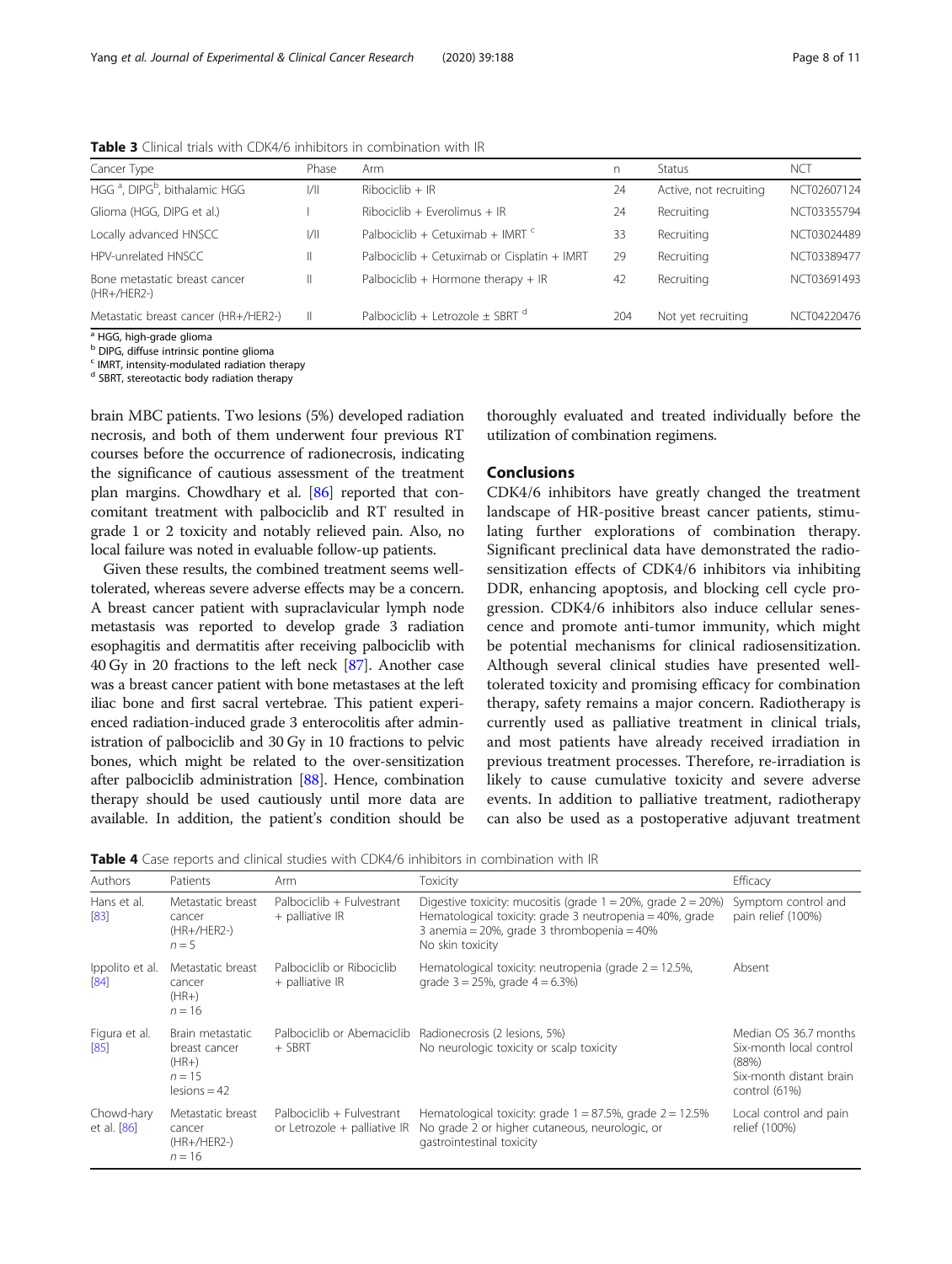<span id="page-8-0"></span>in combination with CDK4/6 inhibitors. Several studies demonstrated that CDK4/6 inhibitors were not only efficacious for advanced or metastatic breast cancer patients but also showed promise for early breast cancer patients [[89,](#page-10-0) [90\]](#page-10-0). Thus, combination therapy still exhibits promising application prospects despite the risks of severe adverse events. In summary, our data provide a strong rationale for the clinical application of CDK4/6 inhibitors as radiation modifiers. However, more work remains to be done to achieve optimal clinical impacts.

### Abbreviations

ATM: Ataxia telangiectasia mutated; ATRT: Atypical teratoid rhabdoid tumor; BSG: Brainstem Glioma; CCA: Cholangiocarcinoma; CDK4/6: Cyclin-dependent kinases 4 and 6; cGAS: Cyclic GMP-AMP synthase; CXCL1: Chemokine (C-X-C motif) ligand 1; DC: Dendritic cell; DDR: DNA damage repair; DEF: Radiation dose enhancement factor; DIPG: Diffuse intrinsic pontine glioma; DMF: Radiation dose modifying factor; DSB: Double-strand break; EAC: Esophageal adenocarcinoma; HCC: Hepatocellular carcinoma; HGG: High grade glioma; HNSCC: Head and neck squamous cell carcinoma; HR: Homologous recombination; IL-2: Interleukin-2; IL-6: Interleukin-6; IL-8: Interleukin-8; IMRT: Intensity modulated radiation therapy; IR: Ionizing radiation; MBC: Metastatic breast cancer; mTORC1: Mammalian target of rapamycin complex 1; NFAT: Nuclear factor of activated T cells; NHEJ: Nonhomologous end joining; NPC: Nasopharyngeal carcinoma; NSCLC: Nonsmall cell lung cancer; p-H3: Phosphorylated histone 3; RB: Retinoblastoma; ROS: Reactive oxygen species; SA-β-gal: Senescence-associated βgalactosidase; SASP: Senescence-associated secretory phenotype; SBRT: Stereotactic body radiation therapy; SER: Sensitizer enhancement ratio;  $SER_{10}$ : Sensitizer enhancement ratio at 10% survival; SER<sub>50</sub>: Sensitizer enhancement ratio at 50% survival; SF<sub>2</sub>: Survival fraction at 2 Gy; SSB: Singlestrand break; STING: Stimulator of interferon genes; TNBC: Triple-negative breast cancer; Treg: Regulatory T cells; TSC2: Tuberous sclerosis complex 2

# Acknowledgements

Not applicable.

## Authors' contributions

YLY and JRL drafted the first copy. XLY and XMG conceived this work. XXC and ZZY participated in the literature research. XM and JLM prepared the figures and Tables. ZZ prepared the manuscript for submission. All authors read and approved the final manuscript.

# Funding

This work was supported by the National Natural Science Foundation of China (Grant Number. 81972846 and 81872457).

#### Availability of data and materials

Not applicable.

#### Ethics approval and consent to participate

Not applicable.

#### Consent for publication

Not applicable.

#### Competing interests

The authors declare that they have no competing interests.

# Author details

<sup>1</sup>Department of Radiation Oncology, Fudan University Shanghai Cancer Center, 270 DongAn Road, Shanghai 200032, China. <sup>2</sup>Department of Oncology, Shanghai Medical College, Fudan University, Shanghai 200032, China.

# Received: 11 June 2020 Accepted: 28 August 2020 Published online: 15 September 2020

#### References

- 1. Moding EJ, Kastan MB, Kirsch DG. Strategies for optimizing the response of cancer and normal tissues to radiation. Nat Rev Drug Discov. 2013;12(7): 526–42.
- 2. Salehifar E, Hosseinimehr SJ. The use of cyclooxygenase-2 inhibitors for improvement of efficacy of radiotherapy in cancers. Drug Discov Today. 2016;21(4):654–62.
- 3. Negi P, Kingsley PA, Srivastava H, Sharma SK. Three weekly versus weekly Cisplatin as radiosensitizer in head and neck cancer: a decision dilemma. Asian Pac J Cancer Prev. 2016;17(4):1617–23.
- 4. Seiwert TY, Salama JK, Vokes EE. The concurrent chemoradiation paradigm- general principles. Nat Clin Pract Oncol. 2007;4(2):86–100.
- 5. Buckley AM, Lynam-Lennon N, O'Neill H, O'Sullivan J. Targeting hallmarks of cancer to enhance radiosensitivity in gastrointestinal cancers. Nat Rev Gastroenterol Hepatol. 2020;17(5):298–313.
- Bosco EE, Knudsen ES. RB in breast cancer: at the crossroads of tumorigenesis and treatment. Cell Cycle. 2007;6(6):667–71.
- Knudsen ES, Wang JY. Targeting the RB-pathway in cancer therapy. Clin Cancer Res. 2010;16(4):1094–9.
- 8. VanArsdale T, Boshoff C, Arndt KT, Abraham RT. Molecular pathways: targeting the Cyclin D-CDK4/6 Axis for cancer treatment. Clin Cancer Res. 2015;21(13):2905–10.
- 9. Goel S, DeCristo MJ, McAllister SS, Zhao JJ. CDK4/6 inhibition in cancer: beyond cell cycle arrest. Trends Cell Biol. 2018;28(11):911–25.
- 10. Lim S, Kaldis P. Cdks, cyclins and CKIs: roles beyond cell cycle regulation. Development. 2013;140(15):3079–93.
- 11. Ingham M, Schwartz GK. Cell-cycle therapeutics come of age. J Clin Oncol. 2017;35(25):2949–59.
- 12. O'Leary B, Finn RS, Turner NC. Treating cancer with selective CDK4/6 inhibitors. Nat Rev Clin Oncol. 2016;13(7):417–30.
- 13. Lynce F, Shajahan-Haq AN, Swain SM. CDK4/6 inhibitors in breast cancer therapy: current practice and future opportunities. Pharmacol Ther. 2018; 191:65–73.
- 14. Klein ME, Kovatcheva M, Davis LE, Tap WD, Koff A. CDK4/6 inhibitors: the mechanism of action may not be as simple as once thought. Cancer Cell. 2018;34(1):9–20.
- 15. Fumagalli D, Wilson TR, Salgado R, Lu X, Yu J, O'Brien C, et al. Somatic mutation, copy number and transcriptomic profiles of primary and matched metastatic estrogen receptor-positive breast cancers. Ann Oncol. 2016; 27(10):1860–6.
- 16. Lundgren K, Holm K, Nordenskjold B, Borg A, Landberg G. Gene products of chromosome 11q and their association with CCND1 gene amplification and tamoxifen resistance in premenopausal breast cancer. Breast Cancer Res. 2008;10(5):R81.
- 17. Finn RS, Liu Y, Zhu Z, Martin M, Rugo HS, Dieras V, et al. Biomarker analyses of response to cyclin-dependent kinase 4/6 inhibition and endocrine therapy in women with treatment-naive metastatic breast cancer. Clin Cancer Res. 2020;26(1):110–21.
- 18. Gopalan PK, Pinder MC, Chiappori A, Ivey AM, Villegas AG, Kaye FJ. A phase II clinical trial of the CDK 4/6 inhibitor palbociclib (PD 0332991) in previously treated, advanced non-small cell lung cancer (NSCLC) patients with inactivated CDKN2A. J Clin Oncol. 2014;32(15\_suppl):8077.
- 19. Goldman JW, Gandhi L, Patnaik A, Rosen LS, Hilton JF, Papadopoulos KP, et al. Clinical activity of LY2835219, a novel cell cycle inhibitor selective for CDK4 and CDK6, in patients with non-small cell lung cancer. J Clin Oncol. 2014;32(15\_suppl):8026.
- 20. Narayan V, Hwang WT, Lal P, Rosen MA, Gallagher M, O'Dwyer PJ, et al. Cyclin-dependent kinase 4/6 inhibition for the treatment of unresectable mature teratoma: long-term follow-up of a phase II study. Clin Genitourin Cancer. 2016;14(6):504–10.
- 21. Tripathy D, Im SA, Colleoni M, Franke F, Bardia A, Harbeck N, et al. Ribociclib plus endocrine therapy for premenopausal women with hormone-receptorpositive, advanced breast cancer (MONALEESA-7): a randomised phase 3 trial. Lancet Oncol. 2018;19(7):904–15.
- 22. Sledge GW Jr, Toi M, Neven P, Sohn J, Inoue K, Pivot X, et al. MONARCH 2: Abemaciclib in combination with fulvestrant in women with HR+/HER2 advanced breast cancer who had progressed while receiving endocrine therapy. J Clin Oncol. 2017;35(25):2875–84.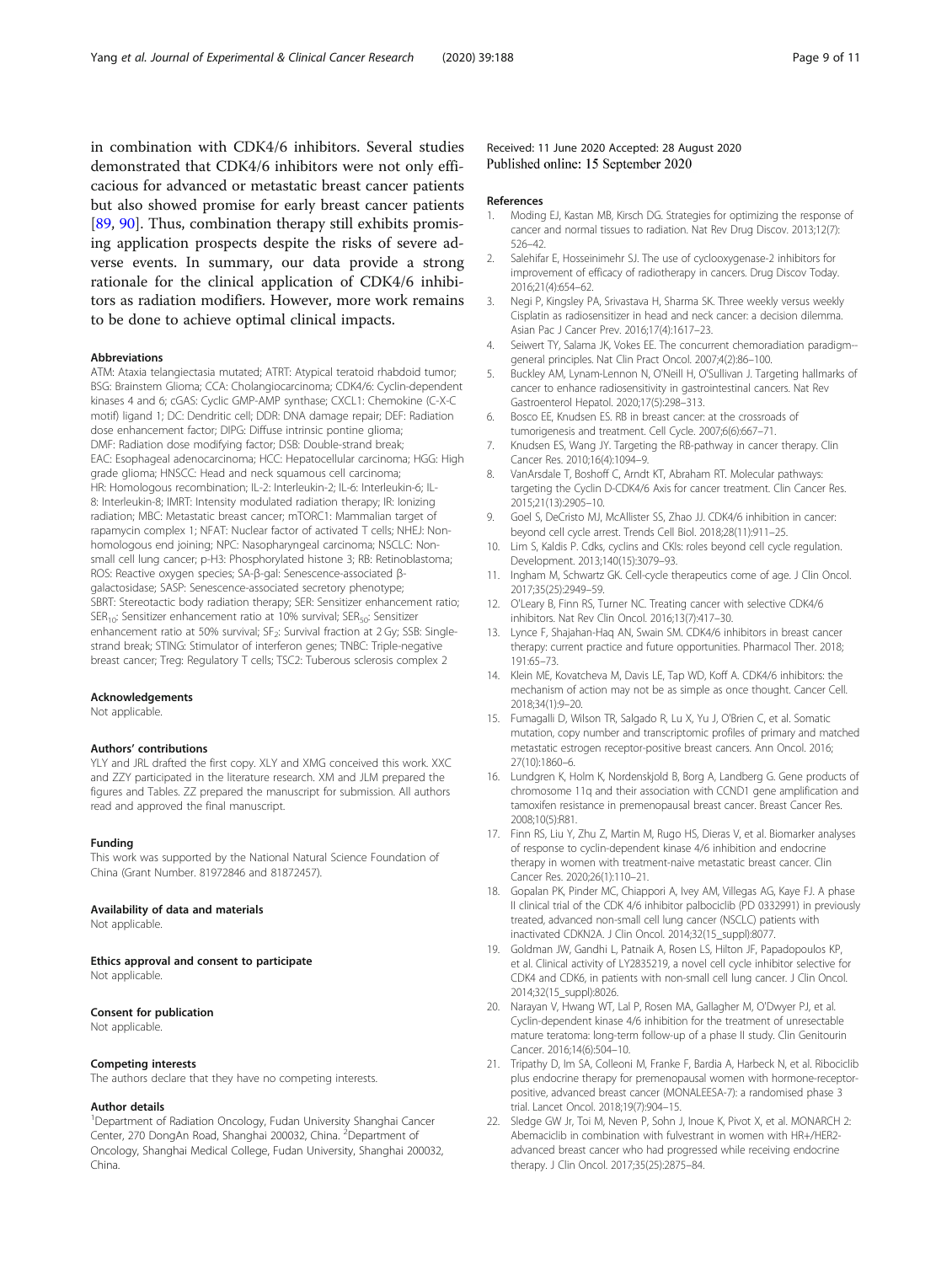- <span id="page-9-0"></span>23. Slamon DJ, Neven P, Chia S, Fasching PA, De Laurentiis M, Im SA, et al. Phase III randomized study of ribociclib and fulvestrant in hormone receptor-positive, human epidermal growth factor receptor 2-negative advanced breast cancer: MONALEESA-3. J Clin Oncol. 2018;36(24):2465–72.
- 24. Goetz MP, Toi M, Campone M, Sohn J, Paluch-Shimon S, Huober J, et al. MONARCH 3: Abemaciclib as initial therapy for advanced breast cancer. J Clin Oncol. 2017;35(32):3638–46.
- 25. Cristofanilli M, Turner NC, Bondarenko I, Ro J, Im SA, Masuda N, et al. Fulvestrant plus palbociclib versus fulvestrant plus placebo for treatment of hormone-receptor-positive, HER2-negative metastatic breast cancer that progressed on previous endocrine therapy (PALOMA-3): final analysis of the multicentre, double-blind, phase 3 randomised controlled trial. Lancet Oncol. 2016;17(4):425–39.
- 26. Finn RS, Martin M, Rugo HS, Jones S, Im SA, Gelmon K, et al. Palbociclib and Letrozole in advanced breast cancer. N Engl J Med. 2016;375(20):1925–36.
- 27. Wong CH, Ma BBY, Hui CWC, Lo KW, Hui EP, Chan ATC. Preclinical evaluation of ribociclib and its synergistic effect in combination with alpelisib in nonkeratinizing nasopharyngeal carcinoma. Sci Rep. 2018;8(1):8010.
- 28. Vora SR, Juric D, Kim N, Mino-Kenudson M, Huynh T, Costa C, et al. CDK 4/6 inhibitors sensitize PIK3CA mutant breast cancer to PI3K inhibitors. Cancer Cell. 2014;26(1):136–49.
- 29. Teo ZL, Versaci S, Dushyanthen S, Caramia F, Savas P, Mintoff CP, et al. Combined CDK4/6 and PI3Kalpha inhibition is synergistic and immunogenic in triple-negative breast cancer. Cancer Res. 2017;77(22):6340–52.
- 30. Tao Z, Le Blanc JM, Wang C, Zhan T, Zhuang H, Wang P, et al. Coadministration of trametinib and palbociclib radiosensitizes KRAS-mutant non-small cell lung cancers in vitro and in vivo. Clin Cancer Res. 2016;22(1):122–33.
- 31. Chen SH, Gong X, Zhang Y, Van Horn RD, Yin T, Huber L, et al. RAF inhibitor LY3009120 sensitizes RAS or BRAF mutant cancer to CDK4/6 inhibition by abemaciclib via superior inhibition of phospho-RB and suppression of cyclin D1. Oncogene. 2018;37(6):821–32.
- 32. Ziemke EK, Dosch JS, Maust JD, Shettigar A, Sen A, Welling TH, et al. Sensitivity of KRAS-mutant colorectal cancers to combination therapy that cotargets MEK and CDK4/6. Clin Cancer Res. 2016;22(2):405–14.
- 33. Zacharek SJ, Xiong Y, Shumway SD. Negative regulation of TSC1-TSC2 by mammalian D-type cyclins. Cancer Res. 2005;65(24):11354–60.
- 34. Imperial R, Toor OM, Hussain A, Subramanian J, Masood A. Comprehensive pancancer genomic analysis reveals (RTK)-RAS-RAF-MEK as a key dysregulated pathway in cancer: its clinical implications. Semin Cancer Biol. 2019;54:14–28.
- 35. Ma L, Chen Z, Erdjument-Bromage H, Tempst P, Pandolfi PP. Phosphorylation and functional inactivation of TSC2 by Erk implications for tuberous sclerosis and cancer pathogenesis. Cell. 2005;121(2):179–93.
- 36. Roux PP, Ballif BA, Anjum R, Gygi SP, Blenis J. Tumor-promoting phorbol esters and activated Ras inactivate the tuberous sclerosis tumor suppressor complex via p90 ribosomal S6 kinase. Proc Natl Acad Sci U S A. 2004; 101(37):13489–94.
- 37. Dean JL, McClendon AK, Knudsen ES. Modification of the DNA damage response by therapeutic CDK4/6 inhibition. J Biol Chem. 2012;287(34): 29075–87.
- 38. Finn RS, Crown JP, Lang I, Boer K, Bondarenko IM, Kulyk SO, et al. The cyclin-dependent kinase 4/6 inhibitor palbociclib in combination with letrozole versus letrozole alone as first-line treatment of oestrogen receptorpositive, HER2-negative, advanced breast cancer (PALOMA-1/TRIO-18): a randomised phase 2 study. Lancet Oncol. 2015;16(1):25–35.
- 39. Cancer Genome Atlas N. Comprehensive molecular portraits of human breast tumours. Nature. 2012;490(7418):61–70.
- 40. Pestell RG. New roles of cyclin D1. Am J Pathol. 2013;183(1):3–9.
- 41. Whiteway SL, Harris PS, Venkataraman S, Alimova I, Birks DK, Donson AM, et al. Inhibition of cyclin-dependent kinase 6 suppresses cell proliferation and enhances radiation sensitivity in medulloblastoma cells. J Neuro-Oncol. 2013;111(2):113–21.
- 42. Hashizume R, Zhang A, Mueller S, Prados MD, Lulla RR, Goldman S, et al. Inhibition of DNA damage repair by the CDK4/6 inhibitor palbociclib delays irradiated intracranial atypical teratoid rhabdoid tumor and glioblastoma xenograft regrowth. Neuro-Oncology. 2016;18(11):1519–28.
- 43. Whittaker S, Madani D, Joshi S, Chung SA, Johns T, Day B, et al. Combination of palbociclib and radiotherapy for glioblastoma. Cell Death Dis. 2017;3:17033.
- 44. Naz S, Sowers A, Choudhuri R, Wissler M, Gamson J, Mathias A, et al. Abemaciclib, a selective CDK4/6 inhibitor, enhances the radiosensitivity of non-small cell lung cancer in vitro and in vivo. Clin Cancer Res. 2018;24(16):3994–4005.
- 45. Huang CY, Hsieh FS, Wang CY, Chen LJ, Chang SS, Tsai MH, et al. Palbociclib enhances radiosensitivity of hepatocellular carcinoma and cholangiocarcinoma via inhibiting ataxia telangiectasia-mutated kinasemediated DNA damage response. Eur J Cancer. 2018;102:10–22.
- 46. Xie X, Zheng W, Chen T, Lin W, Liao Z, Liu J, et al. CDK4/6 inhibitor palbociclib amplifies the radiosensitivity to nasopharyngeal carcinoma cells via mediating apoptosis and suppressing DNA damage repair. Onco Targets Ther. 2019;12:11107–17.
- 47. Gottgens EL, Bussink J, Leszczynska KB, Peters H, Span PN, Hammond EM. Inhibition of CDK4/CDK6 enhances radiosensitivity of HPV negative head and neck squamous cell carcinomas. Int J Radiat Oncol Biol Phys. 2019; 105(3):548–58.
- 48. Tai TS, Lin PM, Wu CF, Hung SK, Huang CI, Wang CC, et al. CDK4/6 inhibitor LEE011 is a potential radiation-sensitizer in head and neck squamous cell carcinoma: an in vitro study. Anticancer Res. 2019;39(2):713–20.
- 49. Fernandez-Aroca DM, Roche O, Sabater S, Pascual-Serra R, Ortega-Muelas M, Sanchez Perez I, et al. P53 pathway is a major determinant in the radiosensitizing effect of Palbociclib: implication in cancer therapy. Cancer Lett. 2019;451:23–33.
- 50. Li F, Xu Y, Liu B, Singh PK, Zhao W, Jin J, et al. YAP1-mediated CDK6 activation confers radiation resistance in esophageal cancer - rationale for the combination of YAP1 and CDK4/6 inhibitors in esophageal cancer. Clin Cancer Res. 2019;25(7):2264–77.
- 51. Ogawa K, Yoshioka Y, Isohashi F, Seo Y, Yoshida K, Yamazaki H. Radiotherapy targeting cancer stem cells: current views and future perspectives. Anticancer Res. 2013;33(3):747–54.
- 52. Barton KL, Misuraca K, Cordero F, Dobrikova E, Min HD, Gromeier M, et al. PD-0332991, a CDK4/6 inhibitor, significantly prolongs survival in a genetically engineered mouse model of brainstem glioma. PLoS One. 2013;8(10):e77639.
- 53. Goldstein M, Kastan MB. The DNA damage response: implications for tumor responses to radiation and chemotherapy. Annu Rev Med. 2015;66:129–43.
- 54. Morgan MA, Lawrence TS. Molecular pathways: overcoming radiation resistance by targeting DNA damage response pathways. Clin Cancer Res. 2015;21(13):2898–904.
- 55. Willers H, Gheorghiu L, Liu Q, Efstathiou JA, Wirth LJ, Krause M, et al. DNA damage response assessments in human tumor samples provide functional biomarkers of radiosensitivity. Semin Radiat Oncol. 2015;25(4):237–50.
- 56. Mirman Z, de Lange T. 53BP1: a DSB escort. Genes Dev. 2020;34(1–2):7–23.
- 57. Jin MH, Oh DY. ATM in DNA repair in cancer. Pharmacol Ther. 2019;203:107391.
- 58. Willers H, Dahm-Daphi J, Powell SN. Repair of radiation damage to DNA. Br J Cancer. 2004;90(7):1297–301.
- 59. Gudkov AV, Komarova EA. The role of p53 in determining sensitivity to radiotherapy. Nat Rev Cancer. 2003;3(2):117–29.
- Pavlopoulou A, Bagos PG, Koutsandrea V, Georgakilas AG. Molecular determinants of radiosensitivity in normal and tumor tissue: a bioinformatic approach. Cancer Lett. 2017;403:37–47.
- 61. Hagen KR, Zeng X, Lee MY, Tucker Kahn S, Harrison Pitner MK, Zaky SS, et al. Silencing CDK4 radiosensitizes breast cancer cells by promoting apoptosis. Cell Div. 2013;8(1):10.
- 62. Preuss U, Landsberg G, Scheidtmann KH. Novel mitosis-specific phosphorylation of histone H3 at Thr11 mediated by Dlk/ZIP kinase. Nucleic Acids Res. 2003;31(3):878–85.
- 63. Thangavel C, Dean JL, Ertel A, Knudsen KE, Aldaz CM, Witkiewicz AK, et al. Therapeutically activating RB: reestablishing cell cycle control in endocrine therapy-resistant breast cancer. Endocr Relat Cancer. 2011;18(3):333–45.
- 64. Rader J, Russell MR, Hart LS, Nakazawa MS, Belcastro LT, Martinez D, et al. Dual CDK4/CDK6 inhibition induces cell-cycle arrest and senescence in neuroblastoma. Clin Cancer Res. 2013;19(22):6173–82.
- 65. Yoshida A, Lee EK, Diehl JA. Induction of therapeutic senescence in Vemurafenib-resistant melanoma by extended inhibition of CDK4/6. Cancer Res. 2016;76(10):2990–3002.
- Lopez-Otin C, Blasco MA, Partridge L, Serrano M, Kroemer G. The hallmarks of aging. Cell. 2013;153(6):1194–217.
- 67. Munoz-Espin D, Serrano M. Cellular senescence: from physiology to pathology. Nat Rev Mol Cell Biol. 2014;15(7):482–96.
- 68. Mavrogonatou E, Pratsinis H, Kletsas D. The role of senescence in cancer development. Semin Cancer Biol. 2020;62:182–91.
- 69. Hernandez-Segura A, Nehme J, Demaria M. Hallmarks of cellular senescence. Trends Cell Biol. 2018;28(6):436–53.
- 70. Mirzayans R, Scott A, Cameron M, Murray D. Induction of accelerated senescence by gamma radiation in human solid tumor-derived cell lines expressing wild-type TP53. Radiat Res. 2005;163(1):53–62.